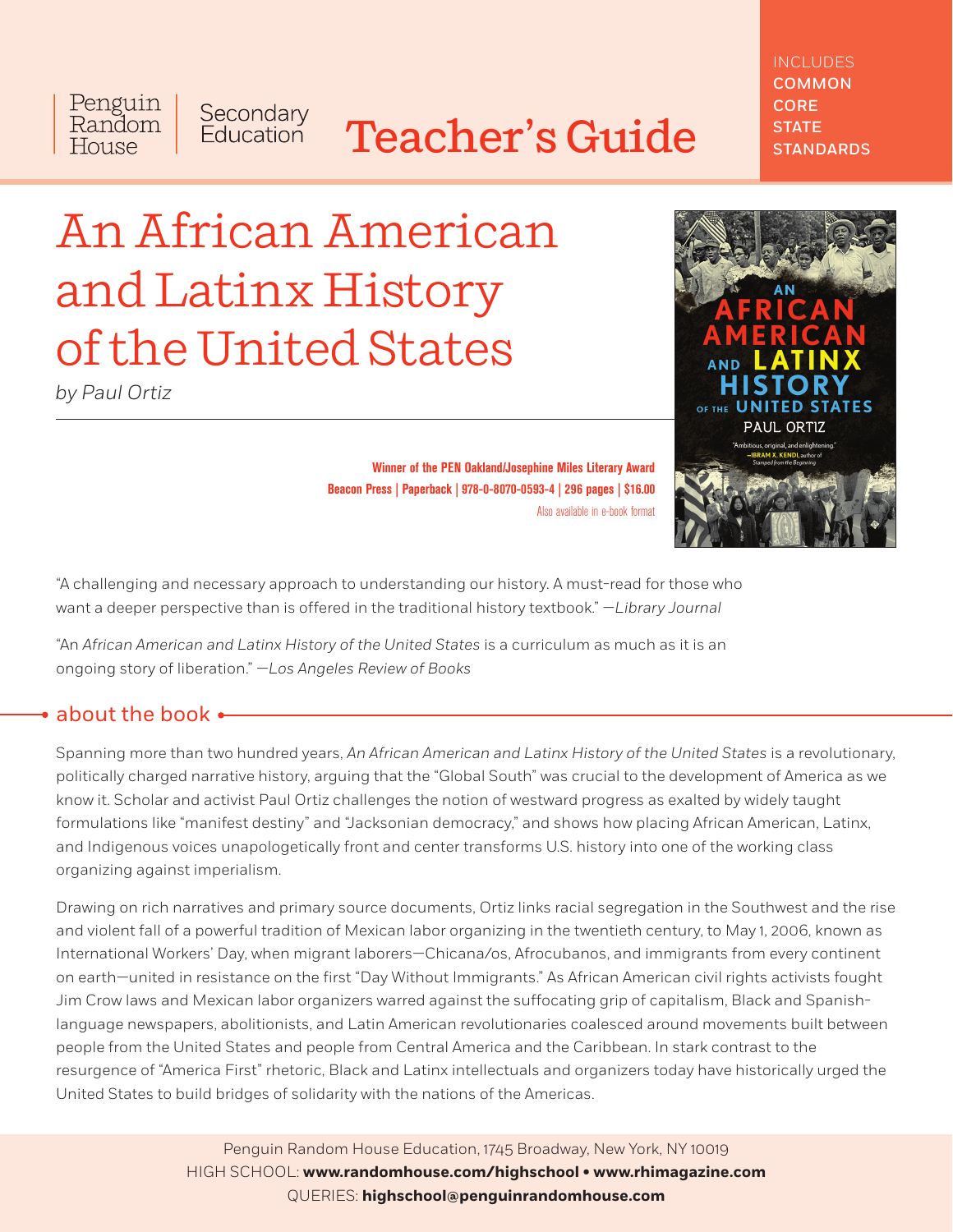Incisive and timely, this bottom-up history, told from the interconnected vantage points of Latinx and African Americans, reveals the radically different ways that people of the diaspora have addressed issues still plaguing the United States today, and it offers a way forward in the continued struggle for universal civil rights.

## $\rightarrow$  about the author

Paul Ortiz is an associate professor of history and the director of the Samuel Proctor Oral History Program at the University of Florida. He is the author of *Emancipation Betrayed: The Hidden History of Black Organizing and White Violence from Reconstruction to the Bloody Election of 1920* and coeditor of the oral history *Remembering Jim Crow: African Americans Tell About Life in the Segregated South*. He lives in Gainesville, Florida.

## $\bullet$  note to the teacher

At the beginning of *An African American and Latinx History of the United States*, Paul Ortiz states the driving goal for his book: "I wrote this book because as a scholar I wanted to ensure that no Latinx or Black children ever again have to be ashamed of who they are and of where they come from. Collectively speaking, African Americans and Latinx people have nothing to apologize for. Every democratic right we enjoy is an achievement that our ancestors fought, suffered, and died for." While teaching African American and Latinx students, he came to realize how much of U.S. history has been revised or ignored in school curriculum. He believes that African American and Latinx history has been greatly neglected because it casts a negative light on some historical events and contradicts "the republic's most sacred myths." When writing his book, he attempted to show a different perspective on U.S. history one not as convenient or pleasant as most traditional U.S. history narratives, but one no less worthy of representation.

In this book, Ortiz studies events that took place beginning in the 1770s through the present day. He examines the role that African American and Latinx citizens have had in shaping the United States, and he highlights the sacrifices they have made in order to earn their rights in a country which often viewed them with fear, suspicion, or outright hostility. He also looks at events around the world which influenced U.S. political strategies, race relations, and economic practices. He particularly focuses on the Central and South American countries that were directly affected by U.S. policies regarding slavery, industry, property, and voting rights. By describing these countries' experiences working with the United States and each other, he demonstrates how nations can influence each other for better or worse.

Since this book includes excerpts from pro-slavery and pro-segregation documents and speeches, there are several instances of terms of derision in this book. In the Author's Note of the book, Ortiz explains that he is using these terms in order to present an accurate picture of the viewpoints held towards people from the African American and Latinx communities, not because he supports their usage. There are also instances in the book where different groups use such terms to self-identify. When the students are introduced to the book, they should be warned that it includes politically charged language, as well as racial slurs. These are included in order to give readers a clearer picture of the sentiments held by people at various times in the United States.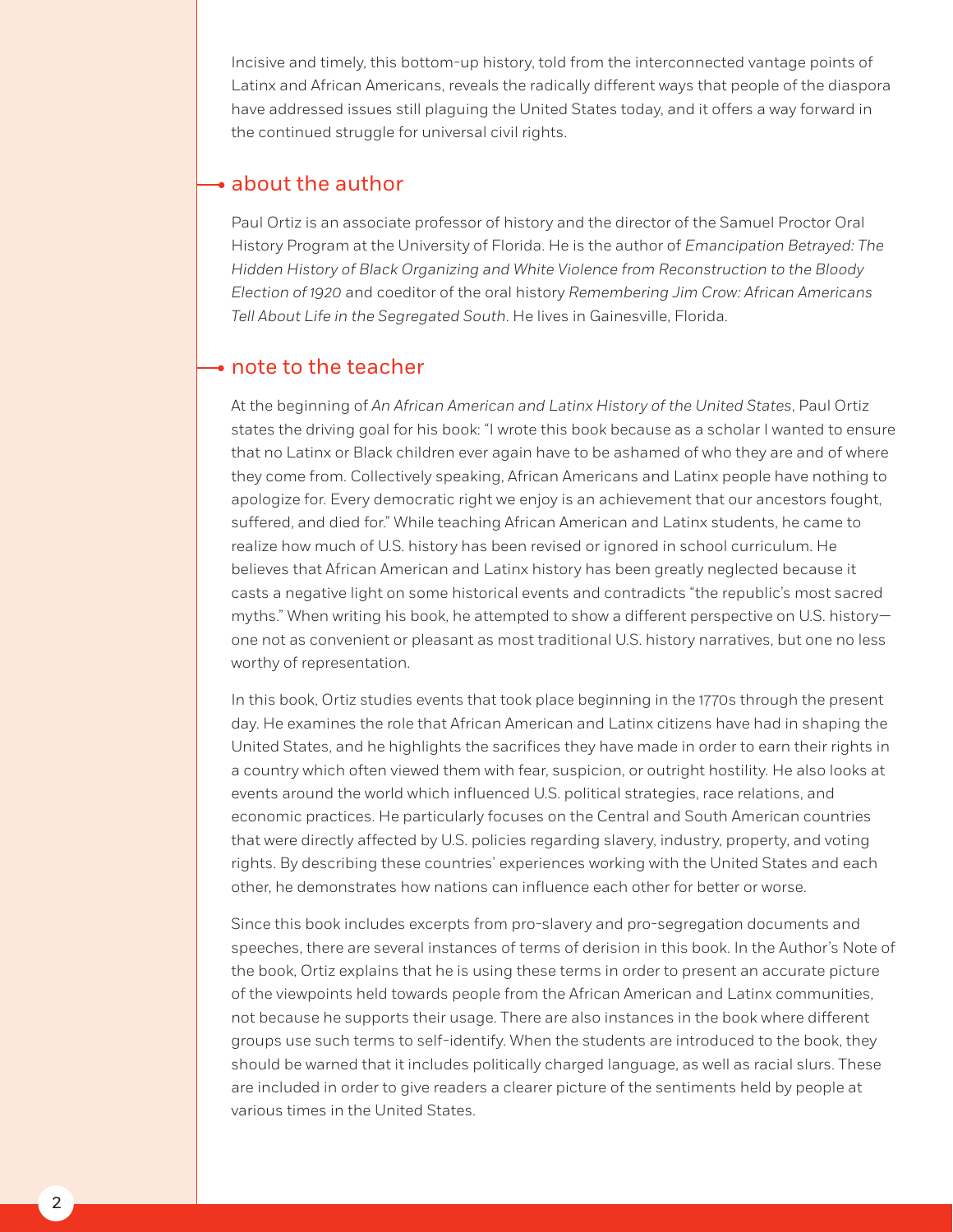Supporting the Common Core State Standards (CCSS) in Reading Informational Texts, Writing, and Speaking and Listening for high school curricula, *An African American and Latinx History of the United States* is an appropriate choice for grades 11–12 in Language Arts, American History, Cultural Studies, and Social Studies classes. At the college level, this book is well suited for use in American or Central American History courses, as well as Sociology courses on race in America, Latino/a Studies courses, Chicano/a Studies courses, African American Studies courses, and Labor Studies courses.

In the following "Examining Content using Common Core State Standards" section of this guide, activities and discussion prompts that encourage critical analysis of *An African American and Latinx History of the United States* have been provided for use in the classroom. They are organized based on the Common Core standards they support. These classroom activities and discussion prompts are designed to encourage students' thoughtful analysis and interaction with the text.

For a complete listing of Common Core State Standards, go to: [www.corestandards.org/read-the-standards](http://www.corestandards.org/read-the-standards).

## pre-reading activities

## **CCSS.ELA-LITERACY.RI.11-12.7**

**Integrate and evaluate multiple sources of information presented in different media or formats (e.g., visually, quantitatively) as well as in words in order to address a question or solve a problem.**

Ortiz makes the case in his book that the United States has built its own mythology about its origins, and has intentionally altered perceptions of its early history in order to bolster patriotism and relieve guilt over its actions towards minority groups such as African Americans and Native Americans. As an introduction to the topic of altered history, watch the video by *The Atlantic*, "Myths from American History Class," found at: [tiny.cc/HistoryMyth](http://tiny.cc/HistoryMyth). According to the video, what are some events that have been altered in order to present a more positive view of the United States? What are the downsides to editing history? Why are many Americans now revising their perspective on U.S. history and adopting a more internationally minded viewpoint of historical events?

In the book's introduction, Ortiz argues that the United States is suffering from "historical amnesia." He makes the case that the United States has intentionally avoided examining historical events that do not match the country's dominant cultural narrative. As an introduction to the book, relate any information you have learned, either from your school textbook or other sources, about the following events in U.S. history: Manifest Destiny, Westward Expansion, the Annexation of Florida and California, the Haitian Revolution, the Civil War Reconstruction, and the Cuban Revolution.

Organize the information you know about these events. What was their impact on U.S. history? What role did people from the African American and Latinx communities play in these events? Why are some people's roles in history awarded more importance in classrooms, museums, and textbooks than others? What role does the dominant culture play in influencing how historical events are presented to future generations?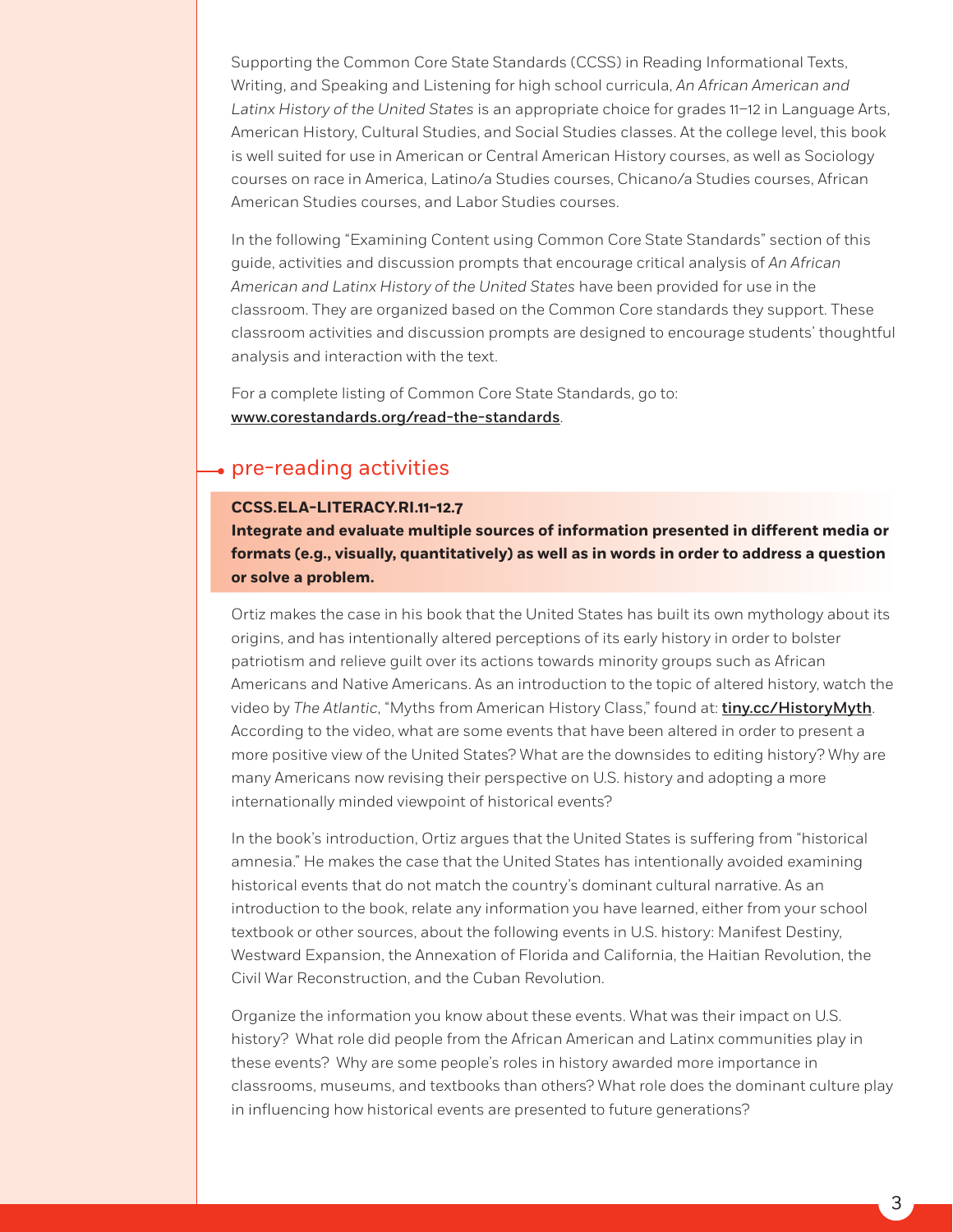#### **CCSS.ELA-LITERACY.RI.11-12.4**

**Determine the meaning of words and phrases as they are used in a text, including figurative, connotative, and technical meanings; analyze how an author uses and refines the meaning of a key term or terms over the course of a text (e.g., how Madison defines** *faction* **in Federalist No. 10).**

Throughout his book, Ortiz uses the phrases *emancipatory internationalism*, *racial capitalism*, and *American exceptionalism* to describe different mindsets that have guided policies on race, government, and human rights throughout history. What might Ortiz mean by *emancipatory internationalism*, *racial capitalism*, and *American exceptionalism*? Examine these phrases in context, and explain the impact each one has on Ortiz's claims.

## $\rightarrow$  examining content using common core state standards

# ELA standards: reading informational text: grades 11 & 12

# • key ideas and details

## **CCSS.ELA-LITERACY.RI.11-12.1**

**Cite strong and thorough textual evidence to support analysis of what the text says explicitly as well as inferences drawn from the text, including determining where the text leaves matters uncertain.**

In Chapter Two, Ortiz describes John Quincy Adams' perspective on the Latin American wars for independence:

"John Quincy Adams's rationale for waging war to protect the United States from the dangers of 'South American Liberty' reveals much about race and the political ideology of the United States. Adams's denigration of the Mexican War of Independence demonstrates that a central motivation for the US imperial expansion into the West - the concept of manifest destiny - was that it would preempt the threat of revolt in the United States and keep the institution of slavery intact. At the same time, Adams disparaged Mexicans as inferior - he could not accept that they were capable of waging a genuine war of independence... Adams racialized people in Mexico and Latin America in ways that would haunt their descendants in the United States well into the twenty-first century. Jose Morelos's vision of a 'beautiful bond' between Mexico and the United States was doomed by the imperatives of racial capitalism."

What explanation does Ortiz give for John Quincy Adams' refusal to support the Latin American struggle for independence? Based on the tone used in his writing, what is Ortiz's perspective on this decision? Why does Ortiz believe that Adams's actions had lasting effects on the U.S. approach to Mexicans and Latin Americans? How does this exemplify the idea of racial capitalism?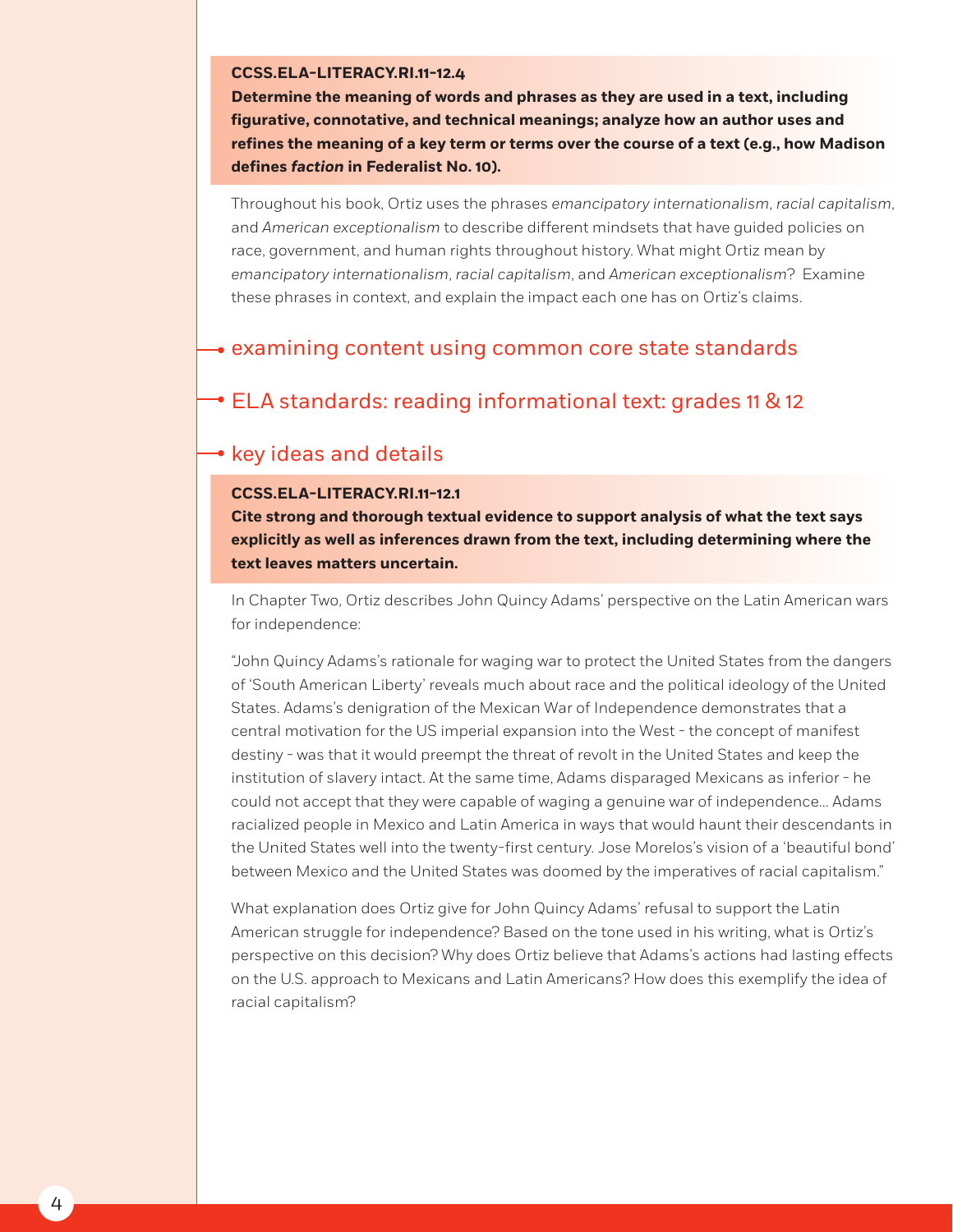## classroom activity

#### **CCSS.ELA-LITERACY.RI.11-12.2**

**Determine two or more central ideas of a text and analyze their development over the course of the text, including how they interact and build on one another to provide a complex analysis; provide an objective summary of the text.**

In Chapter Five, Ortiz describes how the United States has offered to help other nations establish democratic governments in the past, but then in return exploited those countries for its own benefit. What impact did receiving aid from the United States have on countries like Cuba, Haiti, and Mexico? What motivated the United States to assist these countries? What was the dominant perspective towards the people of the Global South in the United States? Explain the perspective of those receiving aid. What were their expectations, and how did those expectations shape or alter their response to the United States?

## classroom activity

### **CCSS.ELA-LITERACY.RI.11-12.3**

**Analyze a complex set of ideas or sequence of events and explain how specific individuals, ideas, or events interact and develop over the course of the text.**

To gain a better understanding of the differences between the Haitian, Mexican, and American Revolutions, create timelines of the events leading up to and during the Haitian and Mexican Revolutions. Use timelines to discuss the similarities and differences between the Haitian Revolution and other movements for independence, such as the American Revolution and the Mexican War of Independence.

After the students have examined the different timelines, discuss the role of class struggle in U.S. history by answering the following questions as a class:

- 1. What are some of the ways in which Americans have sought to control and take advantage of indigenous people?
- 2. What methods have been used to justify the oppression of people based on race and cultural background? Are any of these techniques still used today? In what ways are American exceptionalism and racial capitalism reflected in these practices?
- 3. Did the British perspective of imperialism significantly influence early American politics? Why or why not?
- 4. What are the primary motivations behind imperialism and emancipatory internationalism? Are these two ideals locked in permanent opposition against each other, or can they be balanced?

## $\rightarrow$  classroom activity

Chapters Four and Five address the Reconstruction after the Civil War, the Cuban Solidarity Movement, and the connections that helped unite Black abolitionists and Cuban revolutionaries. Even as the abolitionists were fighting for equal rights in the United States, they also expended considerable energy and resources in support of Cuba's independence. Despite their efforts, Cuba was unable to secure its freedom.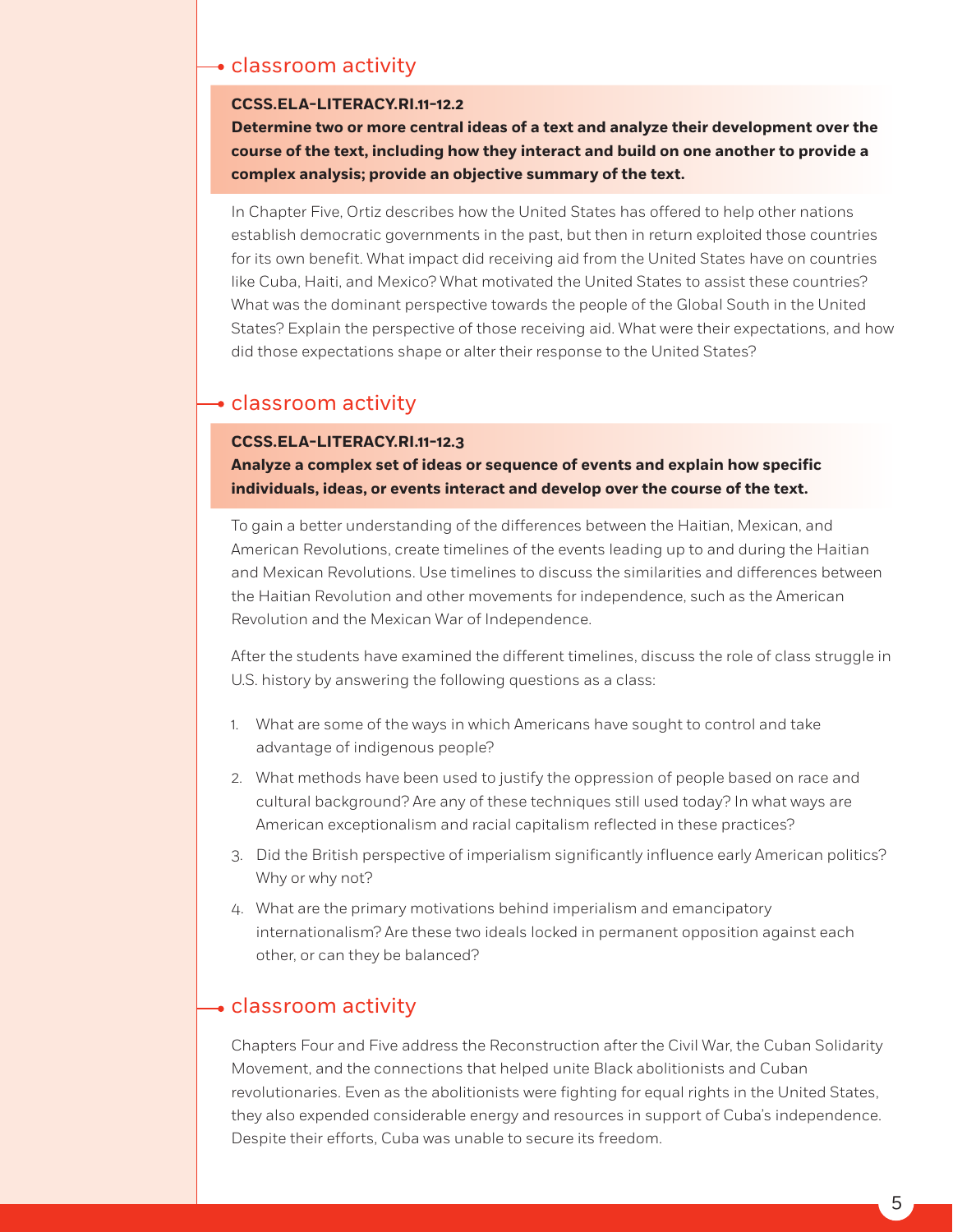In Chapter Seven, Ortiz examines the motivations behind the Act of Chapultepec, which created at an Inter-American Conference of Foreign Ministers in order to limit persecution of minority groups and establish a multinational stance of zero tolerance towards discrimination. In this way, the act bolstered emancipatory internationalism while condemning some of the most harmful practices of imperialism.

In class, discuss the following questions: Based on the information provided in Chapter Four, Global Visions of Reconstruction, why did the movement to support Cuban independence ultimately fail? In what way did this reflect the U.S. response to the Mexican Revolution?

What were the primary goals of the Cuban Solidarity Movement and the Act of Chapultepec? What elements did both movements have in common? In what ways is the Act of Chapultepec an exemplar of the main ideas espoused by emancipatory internationalism? Compare the reactions to the Cuban Solidarity Movement and the Act of Chapultepec. What are the key similarities and differences? How did this act shape U.S. as well as international perception of minorities?

## craft and structure

#### **CCSS.ELA-LITERACY.RI.11-12.6**

**Determine an author's point of view or purpose in a text in which the rhetoric is particularly effective, analyzing how style and content contribute to the power, persuasiveness or beauty of the text.**

Break the students into small groups. Have them read the following quote by Frederick Douglass in Chapter Two:

"You know as well as I do, that Faneuil Hall has resounded with echoing applause of a denunciation of the Mexican war, as a murderous war - as a war against the free states - as a war against freedom, against the Negro, and against the interests of workingmen of this country - and as a means of extending that great evil and damning curse, negro slavery. Why may not the oppressed say, when the oppressor is dead, either by disease or by the hand of the foeman on the battlefield, that there is one the less of his oppressors left on earth? For my part, I would not care if, to-morrow, I should hear of the death of every man engaged in that bloody war in Mexico, and that every man had met the fate he went there to perpetrate upon unoffending Mexicans."

In a small group, discuss the following questions: Is Frederick Douglass primarily appealing to logos, ethos, or pathos in the above quote? What other rhetorical devices does he use in his argument? Examine the chapter and make a list of sociopolitical factors that influenced Douglass' stance regarding the Mexican war. How did his background and experiences contribute to his opinions about the war?

Next, have the students choose a political speech from the past five years about America's relationship with Mexico or America's involvement in Venezuela. After studying the speech, they should identify some of the current sociopolitical factors influencing the author's stance. Did the author support or warn against the U.S. involvement in international affairs? What devices did he or she use to convince the audience? How do you think the author's background and experiences contributed to his or her opinions?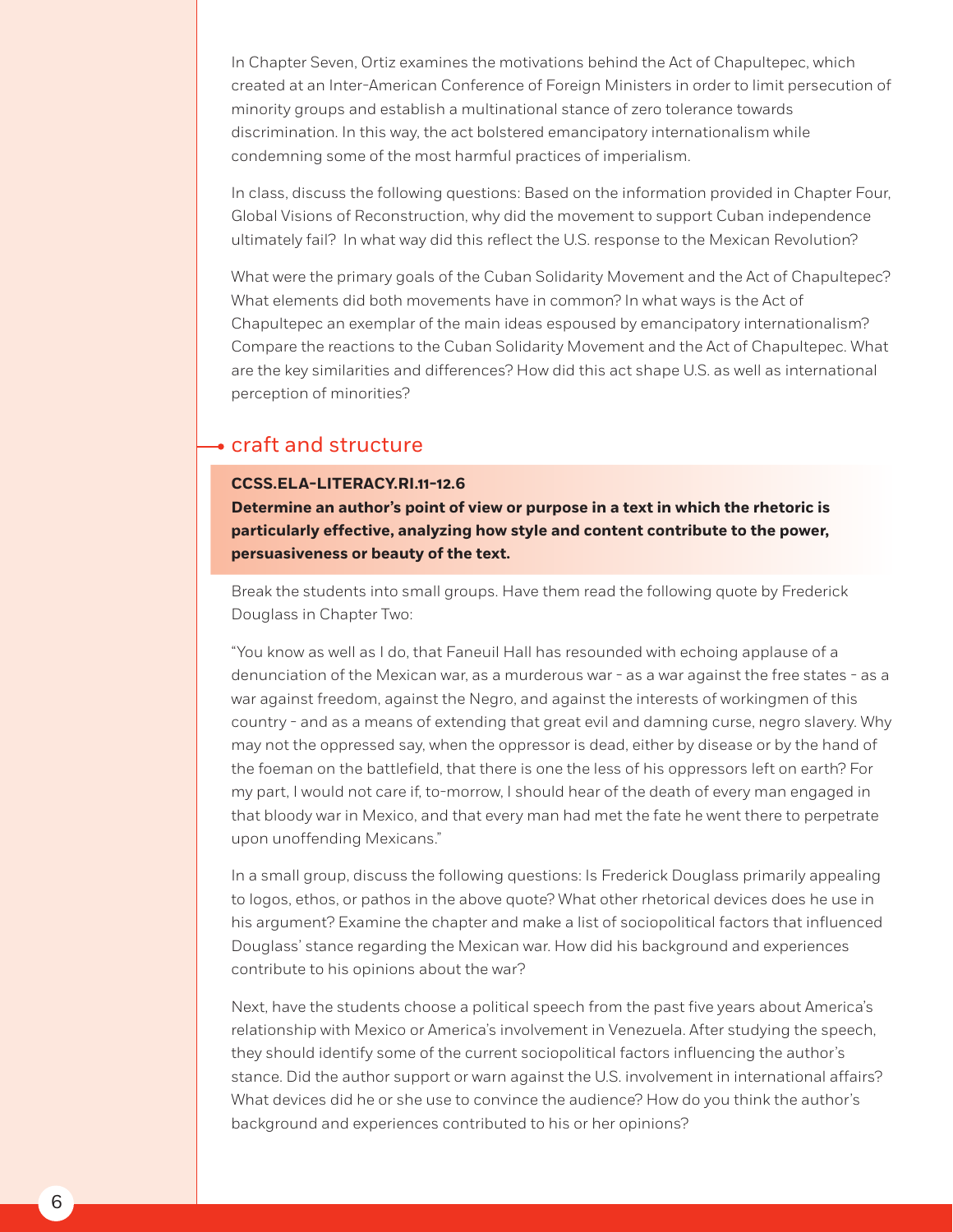Finally, they should compare the overall cultural environment in Chapter 2 with the current environment now. Is America more involved in Central and South American conflicts, or less? They should support their answers with information from Chapter 2, as well as other academic sources.

## classroom activity

Paul Ortiz's goal when writing *An African American and Latinx History of the United States* was to represent a neglected perspective on American history. He wished to inform his readers about events and societal factors that are often ignored by historians and textbooks. To what extent did Ortiz present a clear account of these neglected historical events in order to thoroughly explain the motivations driving these events? What are some of the ways in which Ortiz successfully presents a balanced account of U.S. history? What are some of the ways in which Ortiz fails to present a balanced account of U.S. history? In what way does Ortiz use the rhetoric of Douglass, Adams, and Garnet to further his own claims and rhetoric? How do these writers use rhetorical appeals to strengthen their respective positions? Based on the evidence that you've discussed, how supported is Ortiz's analysis of American history?

In class, have the students compare the events presented in the text with how history is portrayed in traditional U.S. history curriculum. Which historical events did Ortiz decide to emphasize in his book? Why did he choose to focus on these events, and how did they contribute to his argument? What events are given more attention in traditional history textbooks? Why does U.S. history curriculum choose to focus on these events over others?

# **• integration of knowledge and ideas**

## **CCSS.ELA-LITERACY.RI.11-12.7**

**Integrate and evaluate multiple sources of information presented in different media or formats (e.g., visually, quantitatively) as well as in words in order to address a question or solve a problem.**

#### **CCSS.ELA-LITERACY.RI.11-12.8**

**Delineate and evaluate the reasoning in seminal U.S. texts, including the application of constitutional principles and use of legal reasoning (e.g., in U.S. Supreme Court majority opinions and dissents) and the premises, purposes, and arguments in works of public advocacy (e.g., The Federalist, presidential addresses).**

At the beginning of Chapter Six, Ortiz lists twelve notable class conflicts that took place in America between 1877 and 1919: The 1877 railway strike; the 1885 massacre at Rock Springs, Wyoming; the Haymarket Square riot in 1886; the Thibodaux massacre in 1887; the 1890 Apalachicola general strike; the Homestead lockout in 1892; the Pullman strike in 1894; the Colorado labor wars in 1903 and 1904; the 1911 Triangle Shirtwaist Factory fire; the 1914 Ludlow Massacre; the Everett Massacre of 1916; and the Elaine Massacre of 1919.

Working with a partner, choose one of these twelve conflicts and then find three sources of information about their chosen conflict. Identify different kinds of sources, such as news articles, personal accounts, biographies, research papers, and documentaries. Compare and contrast the accounts, and then answer the following questions: How do they differ? What elements are the same? What societal elements or points of view might have contributed to the authors emphasizing some aspects of the events while minimizing others?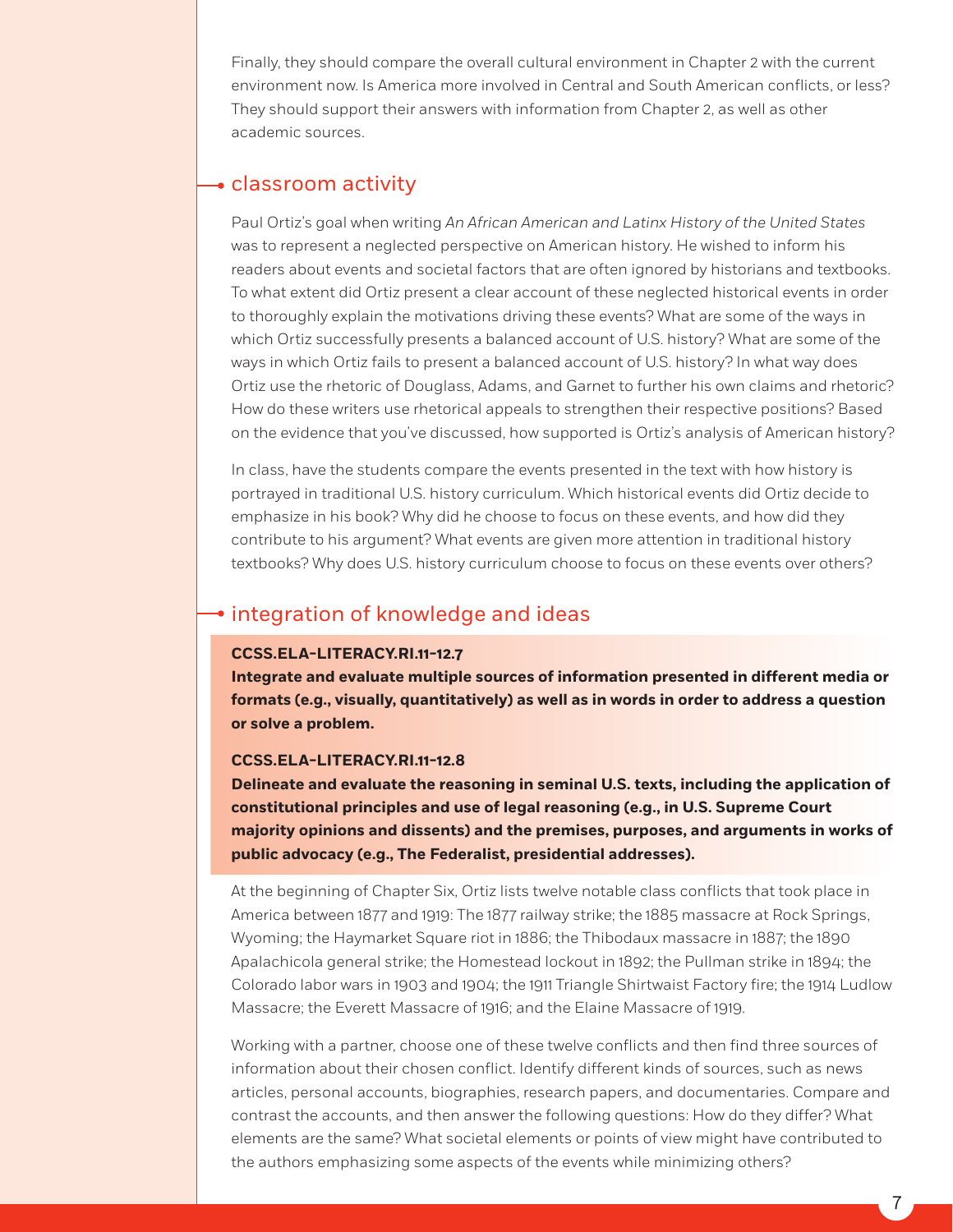After presenting their respective conflicts, discuss what motivations the conflicts had in common. Did any of them share the same kinds of inciting factors which in turn sparked off the later conflicts (worker strikes, decreased wages, dangerous working conditions, etc.)?

# classroom activity

Throughout *An African American and Latinx History of the United States*, Ortiz highlights the role of various newspapers in influencing public opinion, spreading information, and advocating social involvement in pressing issues. In order to better understand the role of the press in promoting public advocacy through history, compare the following articles about the press' coverage of the Haitian Revolution, the Civil War, and the Civil Rights Movement:

"News From the Haitian Revolution," *The Pennsylvania Gazette*, [tiny.cc/HaitianRev](http://tiny.cc/haitianrev)

"How Newspapers Reported the Civil War," *Smithsonian Magazine*, [tiny.cc/CivilWarReport](http://tiny.cc/civilwarreport)

"A Grim Court Plucks Jim Crow's Feathers," *The Washington World*, [tiny.cc/CivilRightsNews](http://tiny.cc/civilrightsnews)

Discuss the following questions: How did these different newspapers seek to influence their readers? What methods did they use to advocate a specific position or line of action? How did the press' methods and rhetoric change with the passage of time?

# • research to build and present knowledge

## **CCSS.ELA-LITERACY.W.11-12.1.B**

**Develop claim(s) and counterclaims fairly and thoroughly, supplying the most relevant evidence for each while pointing out the strengths and limitations of both in a manner that anticipates the audience's knowledge level, concerns, values, and possible biases.**

#### **CCSS.ELA-LITERACY.W.11-12.2.B**

**Develop the topic thoroughly by selecting the most significant and relevant facts, extended definitions, concrete details, quotations, or other information and examples appropriate to the audience's knowledge of the topic.**

#### **CCSS.ELA-LITERACY.W.11-12.7**

**Conduct short as well as more sustained research projects to answer a question (including a self-generated question) or solve a problem; narrow or broaden the inquiry when appropriate; synthesize multiple sources on the subject, demonstrating understanding of the subject under investigation.**

In Chapter One, Ortiz writes about how the Founding Fathers removed some elements of British rule, such as their taxation of civilians without fair representation in Parliament, but decided to keep the establishment of slavery: "They drew on the ideas of the political theorist John Locke and other Enlightenment philosophers to construct rationales for racial slavery, the expropriation of Native lands, and control of the continent's unruly masses, disdainfully referred to by elites as 'the people out of doors'."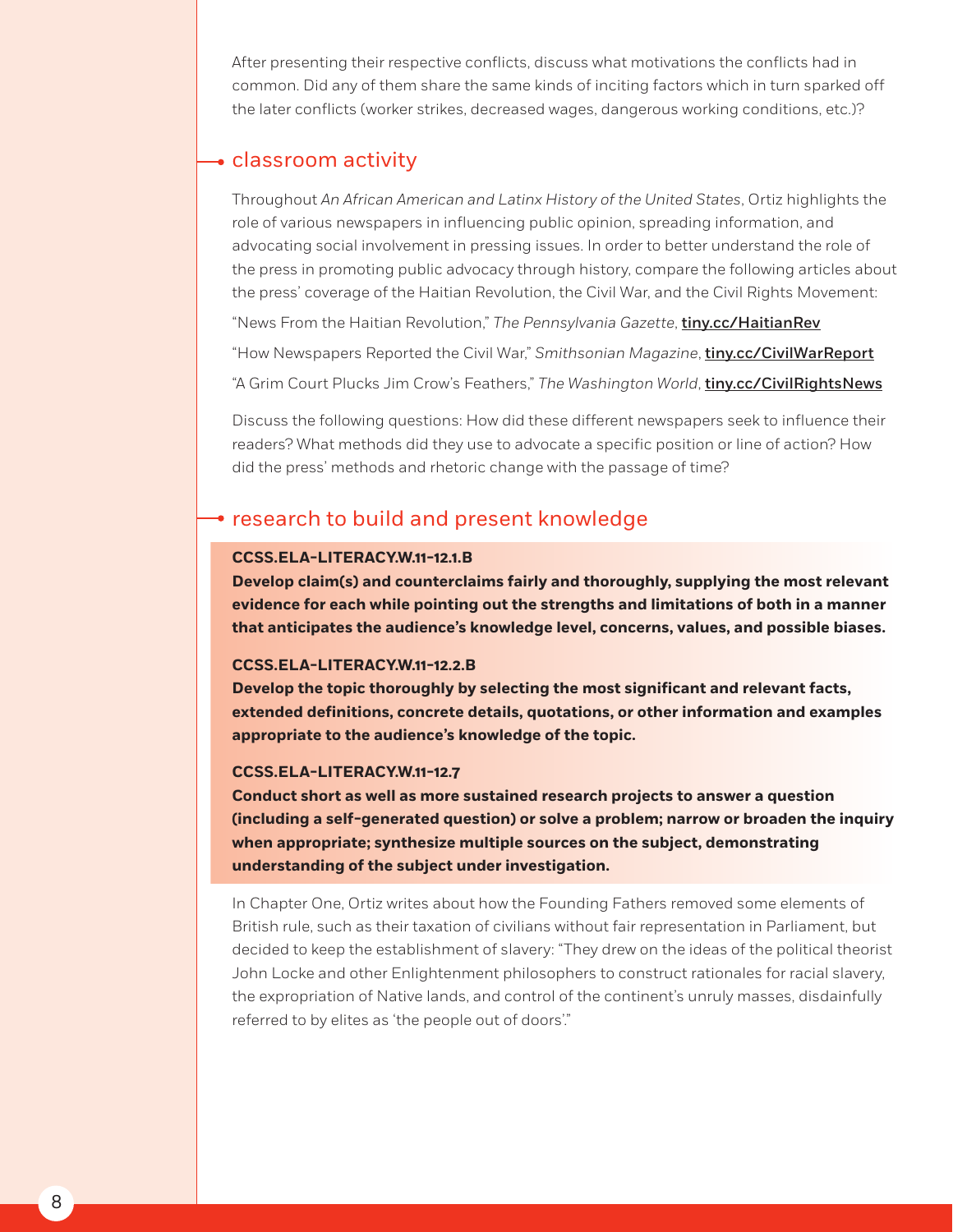Study the main ideas presented in John Locke's *Two Treatises of Government* and extrapolate how they could have been used to justify slavery and racism in the United States. Discuss the main principles of the Enlightenment movement, and answer the following questions in the form of a journal prompt: What are the key ideas that the Founding Fathers took away from Enlightenment philosophers like John Locke? How did they use these ideas in order to rationalize their policies regarding Native Americans, African Americans, and Mexicans? What rebuttals does Ortiz offer to these rationalizations in his book?

# **-** classroom activity

## **CCSS.ELA-LITERACY.W.11-12.8**

**Gather relevant information from multiple authoritative print and digital sources, using advanced searches effectively; assess the strengths and limitations of each source in terms of the task, purpose, and audience; integrate information into the text selectively to maintain the flow of ideas, avoiding plagiarism and overreliance on any one source and following a standard format for citation.**

Chapter Three follows the fight against slavery in the United States. Addressing the efforts of abolitionists and slaves alike, the historian C.L.R. James writes, "The agitation of the abolitionists, the sensational escapes by the Underground Railway, the ferment among the Negroes, all helped to focus public attention on slavery." Review effective research techniques such as the ability to conduct focused searches online and evaluate sources. Next, find two articles or speeches which were used to increase the public's attention on the issue of slavery.

Work in small groups to evaluate the sources for accuracy, detail, and relevance to the topic of slavery. Select a single article or speech to present to the class. Summarize the sources, identify key quotes, and explain ways in which the speech or article was used to gather more support for the emancipation movement.

## classroom activity

Chapter Eight addresses the many faces of inequality in the modern United States, such as unbalanced conviction rates and lack of funding for urban schools, where many of the students are from African American and Latinx communities. Select a news article written in the last month that includes an instance of inequality, discrimination, or prejudice. In a twoto three-page paper, summarize the news article, explain why it is an example of inequality in the United States, and compare it to the examples of prejudice and discrimination presented in Ortiz's book. Has the movement of emancipatory internationalism had an effect on modern attitudes towards minorities? In what ways do the attitudes of imperialism and nationalism influence behavior today? Comparing contemporary events to those described in the first seven chapters of Ortiz's book, what progress has been made in the United States towards supporting international cooperation and solidarity?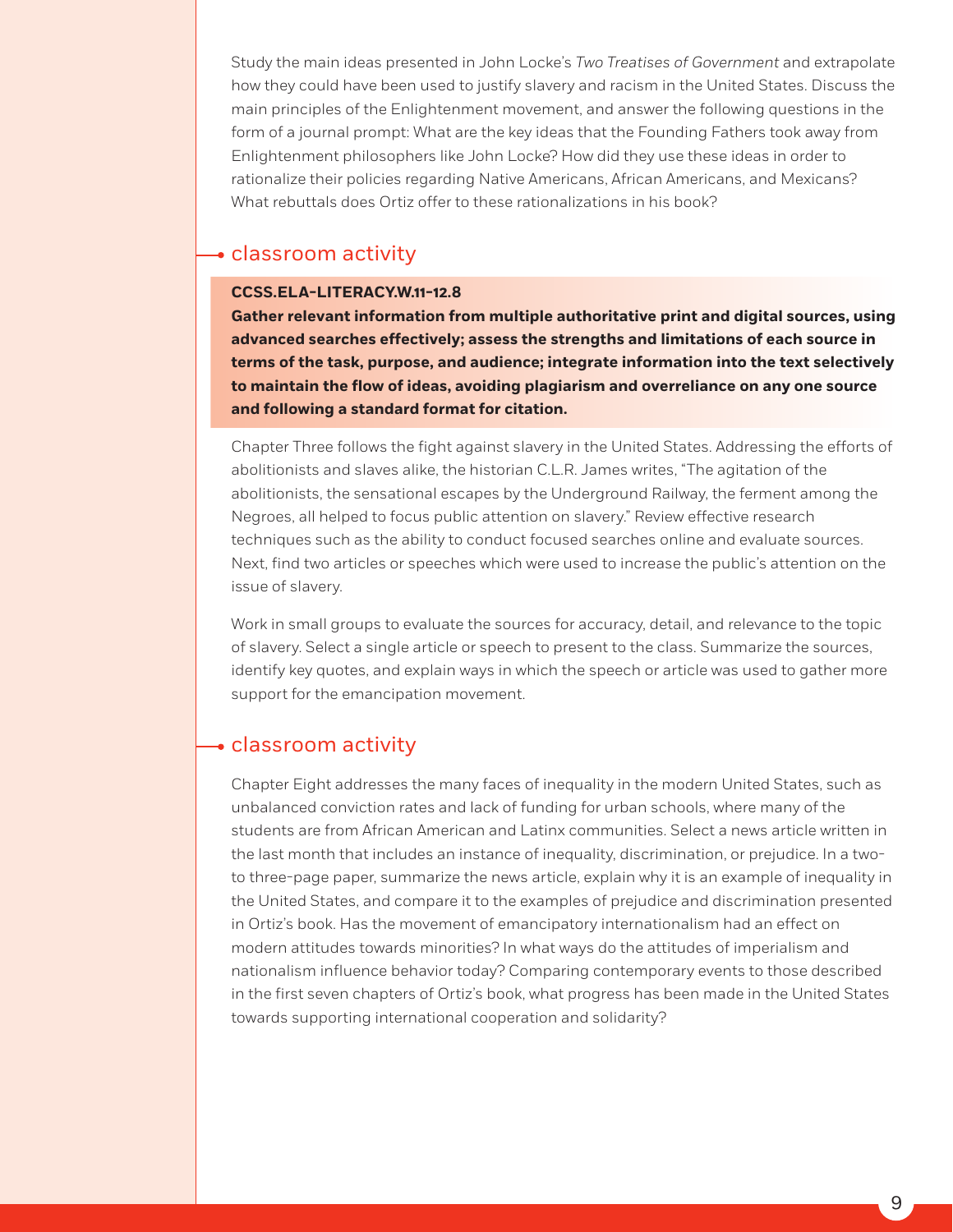#### • resources

*Narrative of the Life of Frederick Douglass, an American Slave, Frederick Douglass* ([tiny.cc/Douglass](http://tiny.cc/Douglass)): A firsthand account of slavery in the South. Douglass' memoir provides an intimate look at slavery in the United States and demonstrates the various obstacles facing African Americans in their fight for equality.

"The Use of Dubious Science to Defend Racism is as Old as the Founding Fathers," Aaron Hanlan ([tiny.cc/Founding](http://tiny.cc/Founding)): Aaron Hanlan's article on scientific racism addresses the ties between the Founding Fathers, the Enlightenment, and racism.

"John Locke and the Myth of Race in America: Demythologizing the Paradoxes of the Enlightenment as Visited in the Present," Theresa Richardson ([tiny.cc/LockeMyth](http://tiny.cc/LockeMyth)): This article examines how John Locke's *Two Treatises of Government* influenced American politics and race relations.

"Haitian Revolution," Crash Course ([tiny.cc/Haitian](http://tiny.cc/Haitian)): This video by Crash Course summarizes the main events of the Haitian Revolution and examines the economic and political factors which drove the revolution.

"The Changing Definition of African-American," Ira Berlin (*[tiny.cc/ChangingDefinition](http://tiny.cc/ChangingDefinition)*): This article for the *Smithsonian* describes the evolution of the African American identity throughout U.S. history, with particular focus on the shift in population statistics and its effect on the African American culture.

"The Brutal History of Anti-Latino Discrimination in America," Erin Blakemore ([tiny.cc/LatinoHistory](http://tiny.cc/LatinoHistory)): This article examines a series of discriminatory actions and policies towards Latino citizens in United States from the 1800s to 2016.

"The Mexican Revolution, 1910-1946," Jürgen Buchenau ([tiny.cc/MexicoRevolution](http://tiny.cc/MexicoRevolution)): This article for *Oxford University Press* offers an overview of the main events in the Mexican Revolution. It also describes the motivations of the primary individuals involved in the revolution.

## other works of interest

*The New Jim Crow*, Michelle Alexander

*Beyond Freedom: Disrupting the History of Emancipation*, David W. Blight and Jim Downs

*A Hidden History of the Cuban Revolution: How the Working Class Shaped the Guerillas' Victory*, Stephen Cushion

*Florida's Negro War: Black Seminoles and the Second Seminole War 1835-1842*, Anthony E. Dixon

*Avengers of the New World: The Story of the Haitian Revolution*, Laurent Dubois

*Voices of Freedom: An Oral History of the Civil Rights Movement from the 1950s Through the 1980s*, Henry Hampton and Steve Fayer